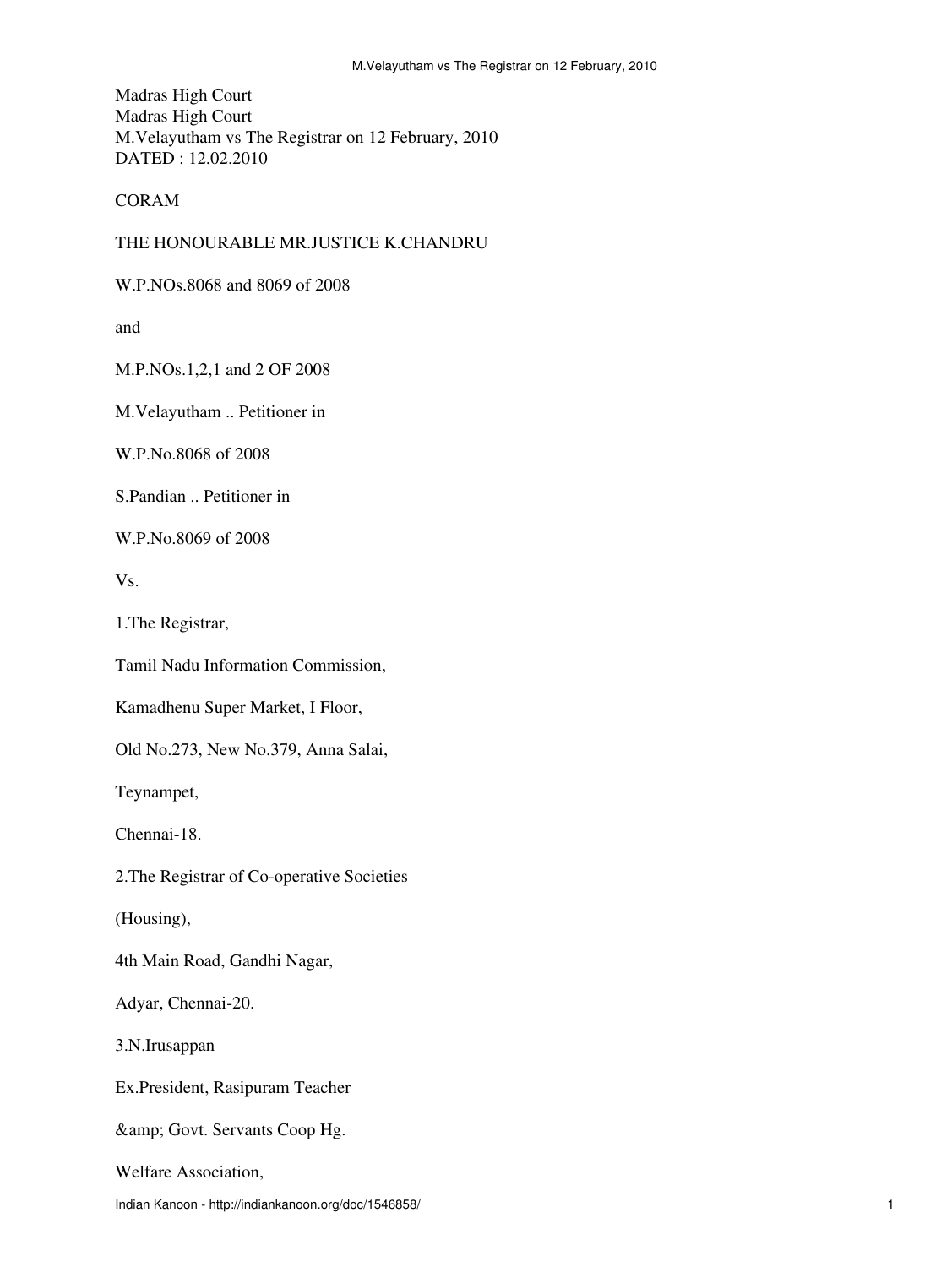Kattanchampatti Post,

Rasipuram Taluk,

Namakkal District. .. Respondents 1 to 3

in both the petitions

4.The Special Officer,

Rasipuram Teachers and Government

Servants C-operative Housing

Society,

HIG No.86, No.18, Lakshmi Street,

Rasipuram,

Namakkal District. .. Respondent No.4 in

W.P.No.8068 of 2008

These writ petitions are preferred under Article 226 of the Constitution of India praying for the issue of a writ of certiorari to call for the records in pursuant to the impugned order passed by the first respondent in Case No.26007/Enquiry/2007, dated 17.3.2008 and to quash the same. For Petitioners : Mr.S.M.Subramaniam

For Respondents : Mr.R.Neelakandan, GA for R 2

Mr.N.Manokaran for R3

- - - -

## COMMON ORDER

Both the writ petitions are filed against the order passed by the State Information Commission, dated 17.3.2008. By the impugned order, the Information Commission held that the first writ petitioner, who was the Secretary of Rasipuram Teachers and Government Servants Co-operative Housing Society, Rasipuram, was to be placed under suspension and he should be relieved of his duties. Further, disciplinary action should be initiated against the other petitioner, who was working as Deputy Registrar of Cooperative Societies (Housing), Salem for disobedience of the order of the Commission. Both petitioners were also directed to be levied with a maximum penalty of Rs.25,000/- for their conduct.

2.Pursuant to this order, the Deputy Registrar, Salem informed the two petitioners that the amount has to be recovered from their salary. In both the writ petitions, notice of motion was ordered on 22.9.2008. Pending notice of motion, an interim stay was granted. Subsequently, the matter came to be listed for final disposal.

3.Heard Mr.S.M.Subramaniam, learned counsel for the petitioner, Mr.R.Neelakandan, learned Government Advocate for second respondent and Mr.N.Manokaran, learned counsel for third respondent.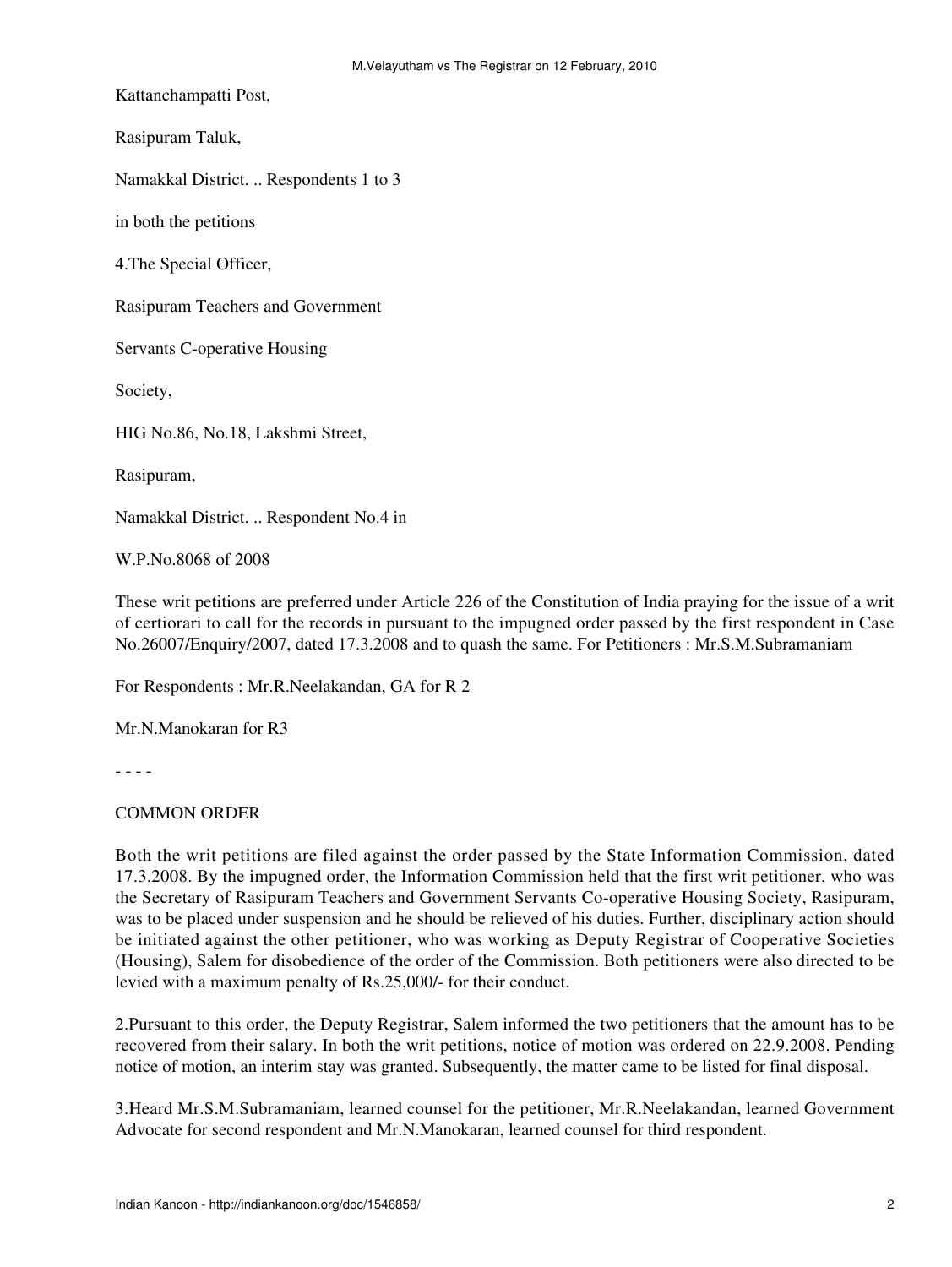4.It was the stand of the first petitioner that he along with the other person had submitted a reply to all 33 questions. The third respondent, who was the applicant and is none other than an Ex. President of the Society, being the member of the society was fully aware of the functioning of the society. He was also suffered with a surcharge proceedings for recovering a sum of Rs.17,39,000/-. A complaint made by the third respondent was registered by the Commission. Without notice to him, the Commission had imposed penalty of Rs.25,000/ and that he had not committed any breach of the Right To Information Act. The Cooperative Society under the Tamil Nady Cooperative Societies Act cannot be held to be a " public authority ".

5.In the second writ petition, the stand taken by the petitioner was that the penalty has been imposed without due notice to him and that he was not directly connected with the issue on hand. There was non compliance under Section 18(3) read with Section 20 of the Act.

6.Insofar as the contention that the Cooperative Society is not covered by the provisions of the RTI Act is concerned, it must be stated that this court has already held in A.C.Sekar Vs. The Deputy Registrar of Cooperative Societies, Tiruvannamalai Circle and others reported in 2008 (1) CTC 838 = 2008 (2) MLJ 733 that co-operative societies are also covered by the provisions of the Act and there is no escape from furnishing the information sought for by any applicant.

7.With reference to the imposition of penalty and direction to take disciplinary action by the respective employer covered by Section 20 is concerned, it must be noted that the Supreme Court in Om Kumar v. Union of India reported in (2001) 2 SCC 386 dealt with the scope of judicial review over administrative action affecting fundamental freedoms. The following passages found in paragraphs 54, 59 and 68 may be usefully extracted below: "54. Administrative action in India affecting fundamental freedoms has always been tested on the anvil of proportionality in the last fifty years even though it has not been expressly stated that the principle that is applied is the proportionality principle. For example, a condition in a licence issued to a cinema house to exhibit, at every show, a certain minimum length of approved films was questioned. The restriction was held reasonable (see R.M. Seshadri v. Distt. Magistrate Tanjore 27). Union of India v. Motion Picture Assn.28 also related, inter alia, to the validity of licensing conditions. In another case, an order refusing permission to exhibit a film relating to the alleged obnoxious or unjust aspects of reservation policy was held violative of freedom of expression under Article 19(1)(a) (S. Rangarajan v. P. Jagjivan Ram29). Cases of surveillance by police came up for consideration in Malak Singh v. State of P& H30. Cases of orders relating to movement of goods came up in Bishambhar Dayal Chandra Mohan v. State of U.P.31 There are hundreds of such cases dealt with by our courts. In all these matters, the proportionality of administrative action affecting the freedoms under Article 19(1) or Article 21 has been tested by the courts as a primary reviewing authority and not on the basis of Wednesbury principles. It may be that the courts did not call this proportionality but it really was. .....

59. But, in E.P. Royappa v. State of T. N.32 Bhagwati, J laid down another test for purposes of Article 14. It was stated that if the administrative action was arbitrary, it could be struck down under Article 14. This principle is now uniformly followed in all courts more rigorously than the one based on classification. Arbitrary action by the administrator is described as one that is irrational and not based on sound reason. It is also described as one that is unreasonable. .....

68. Thus, when administrative action is attacked as discriminatory under Article 14, the principle of primary review is for the courts by applying proportionality. However, where administrative action is questioned as arbitrary under Article 14, the principle of secondary review based on Wednesbury principles applies.

8.Though in a given case, this Court can go into the proportionality of a punishment, under normal circumstance, if the court is of the opinion that if a punishment requires reconsideration, it should be remanded to the very same authority for reconsideration. This was made clear in Om Kumar's case (cited supra). The following passages found in paragraphs 70 and 71 may be usefully quoted below: "70. In this context, we shall only refer to these cases. In Ranjit Thakur v. Union of India43 this Court referred to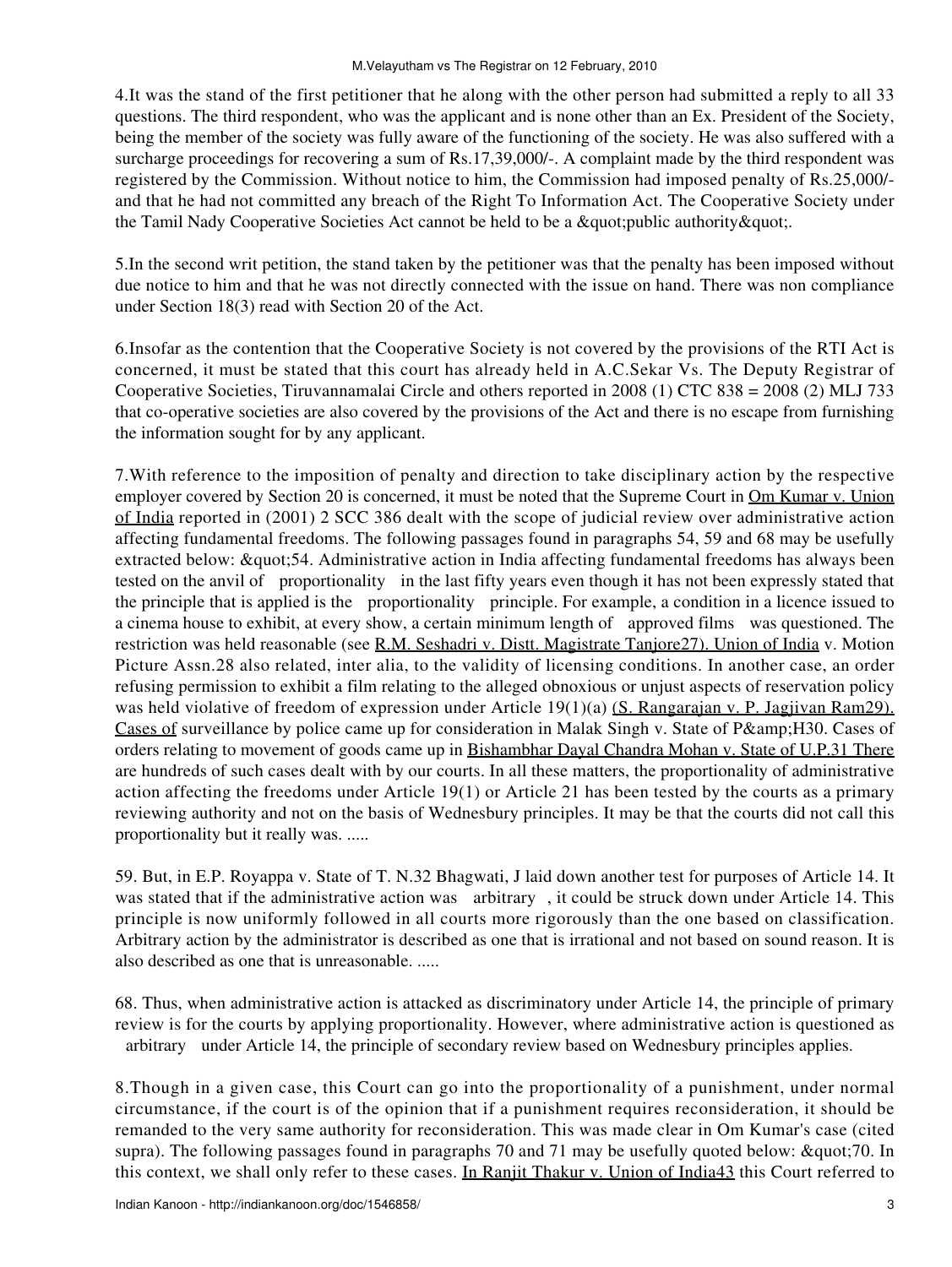proportionality in the quantum of punishment but the Court observed that the punishment was shockingly disproportionate to the misconduct proved. In B.C. Chaturvedi v. Union of India44 this Court stated that the court will not interfere unless the punishment awarded was one which shocked the conscience of the court. Even then, the court would remit the matter back to the authority and would not normally substitute one punishment for the other. However, in rare situations, the court could award an alternative penalty. It was also so stated in Ganayutham2.

71. Thus, from the above principles and decided cases, it must be held that where an administrative decision relating to punishment in disciplinary cases is questioned as arbitrary under Article 14, the court is confined to Wednesbury principles as a secondary reviewing authority. The court will not apply proportionality as a primary reviewing court because no issue of fundamental freedoms nor of discrimination under Article 14 applies in such a context. The court while reviewing punishment and if it is satisfied that Wednesbury principles are violated, it has normally to remit the matter to the administrator for a fresh decision as to the quantum of punishment. Only in rare cases where there has been long delay in the time taken by the disciplinary proceedings and in the time taken in the courts, and such extreme or rare cases can the court substitute its own view as to the quantum of punishment. & quot; (Emphasis added)

9.In the light of the above, both the writ petitions will stand partly allowed. The direction to impose penalty to the extent of Rs.25,000/- and a further direction to take disciplinary action without due notice to both the petitioners cannot be sustained and accordingly, set aside. It is left to the first respondent Information Commission to pursue the action further in accordance with law and in the light of the judgment referred to above after hearing the petitioners herein. No costs. Consequently, connected miscellaneous petitions stand closed.

10.Before closing the case it must be noted that whenever a person challenges the order of the State or Central Information Commission, it is not necessary to make the Commission a party to the writ petition. The Commission is a statutory appellate authority and is expected to function within the four corners of the RTI Act. If its orders are under challenge, the Commission is not expected to defend it. In a writ for certiorari the order will have to speak for itself. If the Commission is made as a party, it will be an unnecessary drain on the Commission to engage counsel to defend its orders. In no case a court is expected to defend its decisions. More often, the Commission's orders are challenged by the Government departments or information officers at the expense of the Government. In these cases, the applicant who sought the information will be a party and will be expected to defend his request.

11.Only for the purpose of calling for records or sending a copy of the order, the Information Commission need not be made as a party. If the persons who do not file proper records, then a notice may be sent by the Registry to call for the records if ordered by the courts. Likewise, on complicated matters if any legal assistance is required, the Court can appoint an 'amicus curiae' to help the Court. The orders of the Court on all matters involving the Right to Information Act, as a matter of routine, can be marked to the appropriate Commission. The Registry shall henceforth must ask the counsel who files writ petitions to delete the Information Commission from the array of parties. This will not only reduce the paper work and administrative difficulties faced by the Commission, besides saving them draining their meagre resources.

vvk

Note to Registry:

1.Must see that the State/Central Information Commission is not

allowed to be made as party respondents in all W.Ps.

2.Must as a matter of course mark copies of the orders